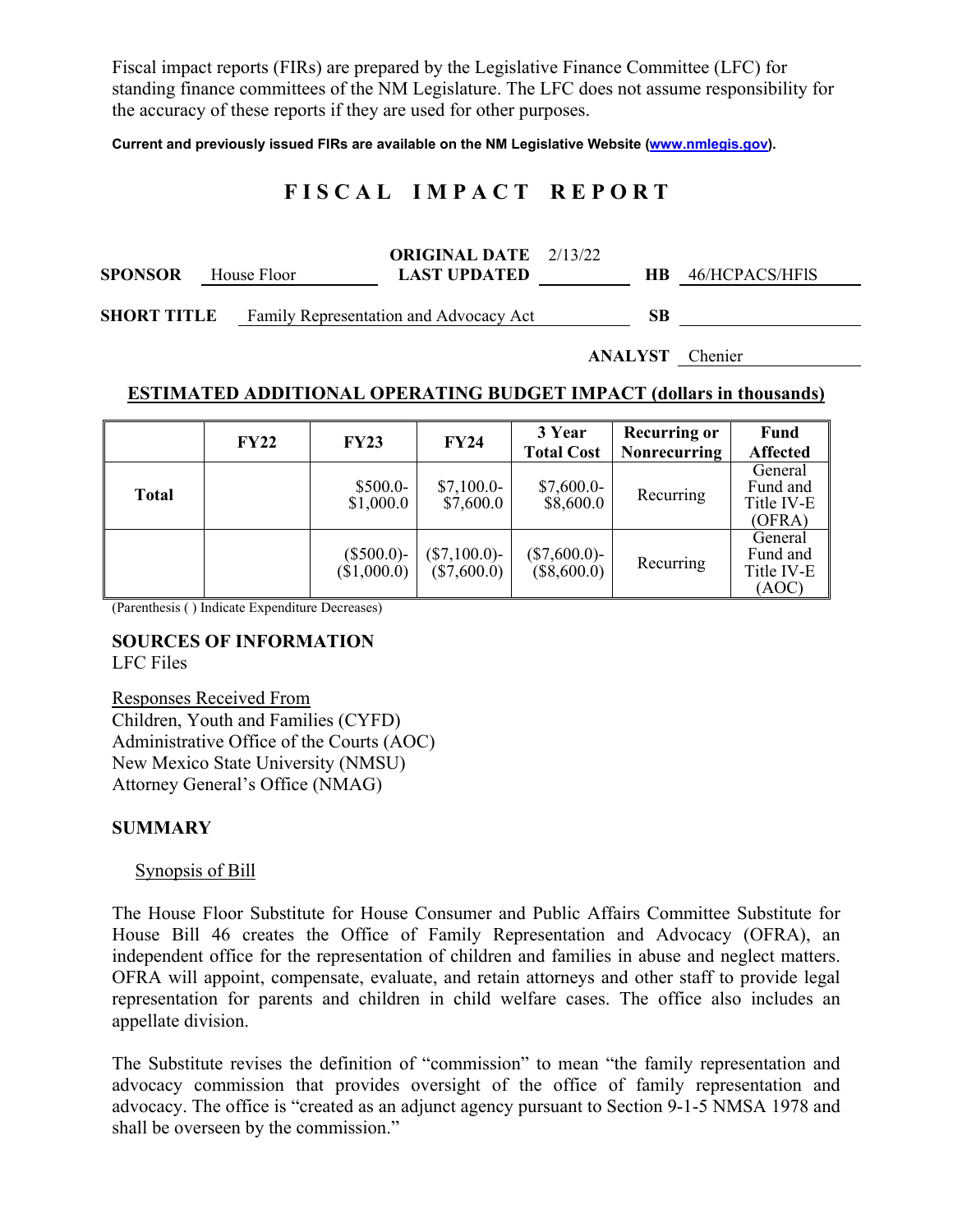The substitute defines "at risk of being placed", to include conditions within a child's family that may require the child be removed and placed in the custody of CYFD. The substitute also defines client and cleans up other definitions.

The office can receive gifts, grants, donations, or bequests to carry out the purposes of the Family Representation and Advocacy Act. The office must work with CYFD to leverage federal funding pursuant to Title IV-E of the Social Security Act. The bill requires the Office of Family Representation and Advocacy director create five regional offices to mirror the five regional offices of CYFD; each region must have an appointed regional manager. The bill sets forth the qualifications for the administrative head of the Office of Family Representation and Advocacy, who will be titled the director, and establishes the duties of the director. Additionally, the bill creates the Family Representation and Advocacy Oversight Commission with 13 members. The members will serve limited terms.

The commission is tasked with independent oversight of the office and with reviewing and approving standards, providing guidance and support to the director, reviewing and approving fair and consistent policies for the operation of the office, and provision of services to children and adults whose children are or are at risk of being placed in the legal custody of CYFD. The bill sets forth how the oversight commission will meet and what the commission's powers and duties are.

### **FISCAL IMPLICATIONS**

This bill does not contain an appropriation.

AOC said that initially, the OFRA will begin operations using the current court appointed attorney fee fund (CAAFF) budget, including federal Title IV-E funds. AOC would likely enter into a memorandum of understanding for the first year of OFRA operation. In subsequent years, appropriations for OFRA would have to be reduced at AOC and established at OFRA.

The current CAAFF budget consists of appropriations averaging \$6,213,000 plus a special carryover allotment of up to \$500 thousand in unexpended funds from fiscal year  $2021$ .<sup>1</sup> Additional funds anticipated in the CAAFF budget in FY22 consist of reimbursement draws of indirect federal funds from Title IV-E Social Security Act pursuant to a joint powers agreement with CYFD.

AOC also said the Supreme Court's Family Representation Commission (FRC) hired a consultant to conduct a cost-benefit analyses study. Annual cost benefits, once the office is fully operational, are estimated by the FRC to range from \$5 million to almost \$12 million, primarily derived from shorter lengths of stay in state custody. At a minimum, these benefits are predicted to substantially offset costs, and could result in net savings for the state over time. Additional cost savings, not monetized in the analysis, are predicted to result from reduced court, attorney, and other legal costs as well as savings in Medicaid and other public programs.

CYFD said OFRA must work closely with CYFD to leverage federal funding pursuant to Title IV-E of the Social Security Act. Currently, AOC contracts with independent attorneys or with

 $\overline{a}$ <sup>1</sup> Representing indirect federal funds authorized by Title IV-E of the Social Security Act.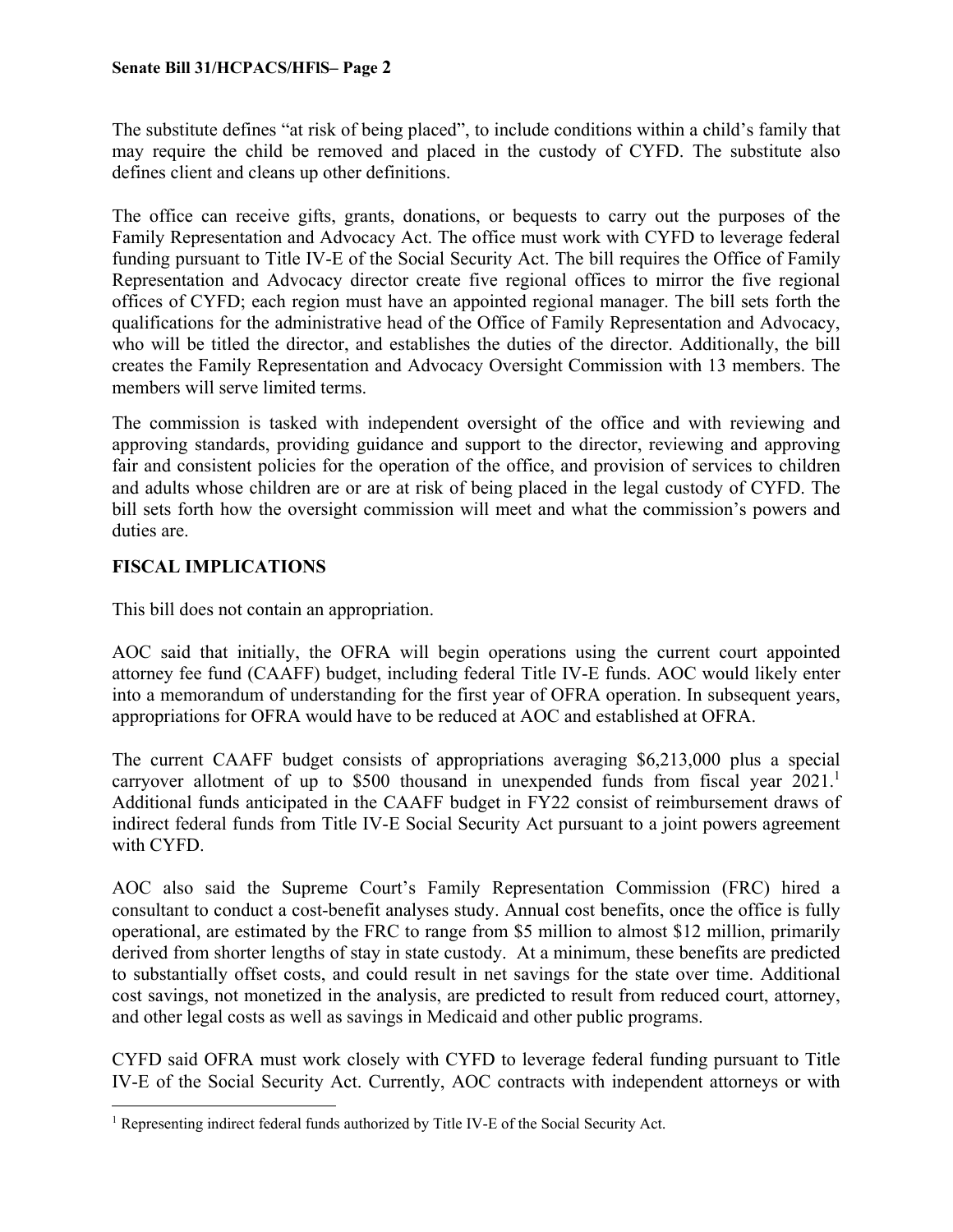### **Senate Bill 31/HCPACS/HFlS– Page 3**

law firms to provide for the representation of parents and children in child welfare cases. Under the bill, AOC would no longer contract or provide funding for these services. Instead, recurring general funds would be needed to fund OFRA operations. While CYFD would work with OFRA to leverage funds relative to children and families in abuse and neglect matters, this funding would likely be insufficient to fund all OFRA's operations.

CYFD is the Title IV-E agency for the state identified by the federal government. CYFD has an agreement with the AOC to provide the AOC the avenue to draw down IV-E revenues as it relates to quality representation for parents. CYFD has the capacity to work with the Office of Family Representation and Advocacy to provide the support the office would need to draw down IV-E funding.

### **SIGNIFICANT ISSUES**

CYFD provided the following:

The creation of an Office of Family Representation and Advocacy aligns with and would support CYFD's strategic plan, which relies on high quality attorneys who enforce access to legal entitlements and supports for the children in CYFD's care.

In rural areas of the state, some contracts to represent parents and children in child welfare cases are not competitive. This opens the possibility for attorneys with little child welfare experience to litigate complex matters. The creation of an Office of Family Representation and Advocacy could secure jobs in rural areas for attorneys with previous experience or acute interest in this area of law, which would be in the best interest of the families CYFD serve to ensure they receive high quality legal representation.

NMSU said that this bill would not have any significant financial implications for social work programs in higher education institutions in the state. The Director of the School of Social Work would be expected to serve in the Commission of Family Preservation and Advocacy for an initial three-year term. This participation would require a minimal allocation of time and effort for the Director of the School of Social Work. The commission however would provide the school's director with per diem to cover travel and food expenses.

## **TECHNICAL ISSUES**

The Substitute proposes that the office is "created as an adjunct agency pursuant to Section 9-1-5 NMSA 1978 and shall be overseen by the commission." However, Section 9-1-5 NMSA 1978 does not provide for the creation of adjunct agencies. The substitute should reference Section 9- 1-6 NMSA 1978, which defines "adjunct agencies."

## **ADMINISTRATIVE IMPLICATIONS**

AOC said the bill would ultimately remove the annual administration of approximately 110 contracts for court-appointed attorneys from AOC. It would also remove the administration of the Court Appointed Attorney Fee Fund budget, including federal Title IV-E funds. The removal of the Title IV-E funds would also remove the oversight and other duties placed upon AOC by the joint powers agreement with CYFD (the agency responsible for administration of Title IV-E funds). The removal of some or all administration of the court appointed attorney fee fund would free up an analyst and a director position to be applied to other AOC projects.